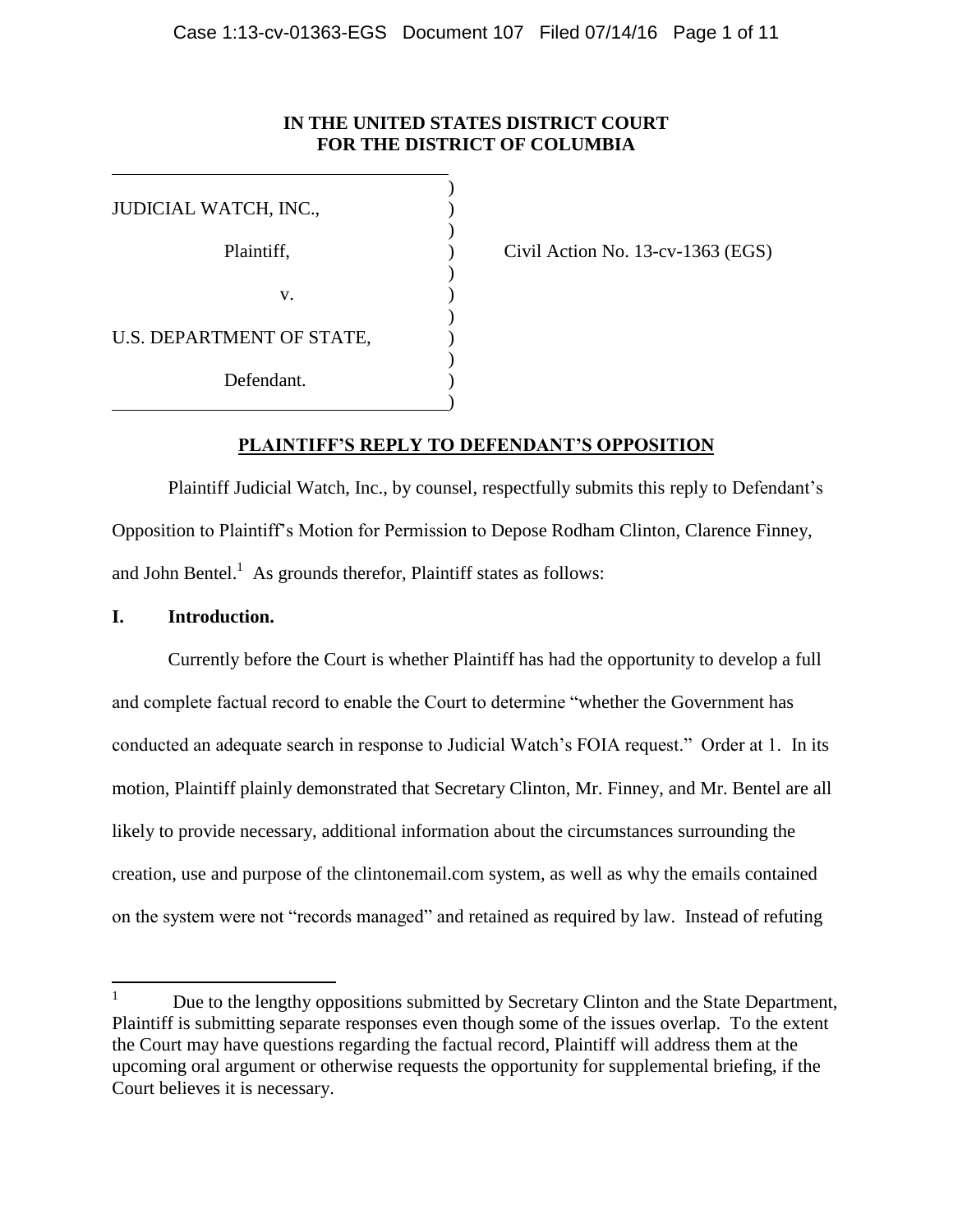#### Case 1:13-cv-01363-EGS Document 107 Filed 07/14/16 Page 2 of 11

that unanswered questions remain, Defendant argues that Plaintiff, at this time, has not uncovered sufficient evidence to demonstrate that the State Department and its former secretary deliberately thwarted FOIA or otherwise prevented the State Department from complying with its FOIA and federal recordkeeping obligations. Defendant's argument is incorrect.

The Court should also not accept the State Department's suggestion to delay ruling on this motion and effectively stay the case for an indefinite period of time. The Court has not yet ruled on whether the State Department has conducted an adequate search in response to Judicial Watch's FOIA request. Until then, any discussion about remedies is premature.

#### **II. Argument.**

# **A. The deposition of Hillary Clinton is necessary.<sup>2</sup>**

In its motion, Plaintiff clearly demonstrated why Secretary Clinton's deposition is necessary. Instead of trying to refute the existence of unanswered questions or the fact that Secretary Clinton undoubtedly has relevant information, Defendant appears to renew its motion for summary judgment by arguing that Plaintiff has developed no evidence of intent to thwart FOIA. Def. Opp. at 8. Not only is Defendant's argument premature, it mischaracterizes the evidence.

The Court granted Plaintiff's request for discovery because "questions surrounding the creation, purpose and use of the clintonemail.com server must be explored through limited discovery before the Court can decide, as a matter of law, whether the Government has conducted an adequate search in response to Judicial Watch's FOIA request." Order at 1.

 $\frac{1}{2}$ In addition to the reasons set forth below, Plaintiff also incorporates and relies on the reasons set forth in its reply to Secretary Clinton's opposition.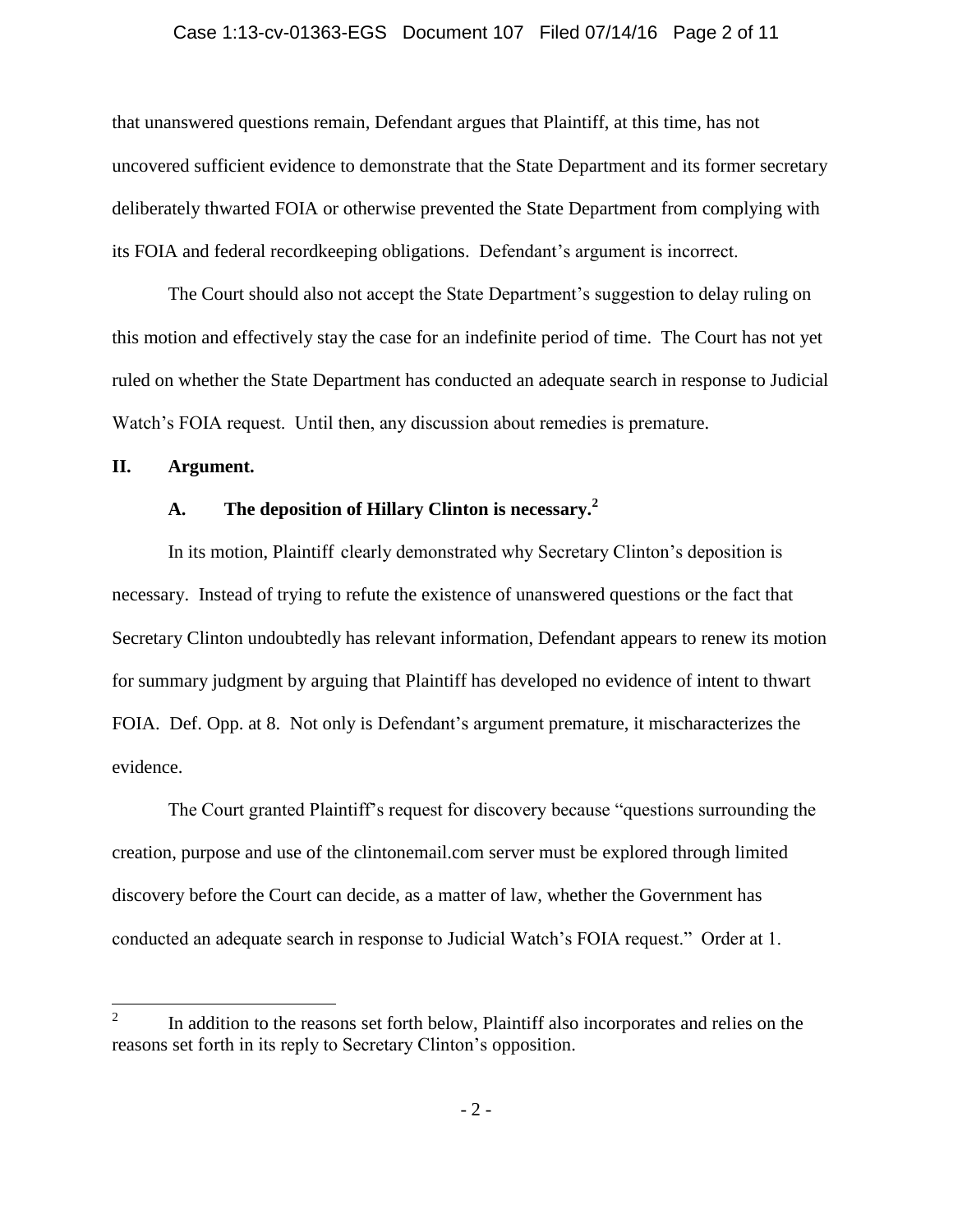#### Case 1:13-cv-01363-EGS Document 107 Filed 07/14/16 Page 3 of 11

Plaintiff has collected substantial information, but additional sources of relevant evidence obviously remain. In addition, since Secretary Clinton is the former head of the agency, it would have been premature for Plaintiff to seek her deposition from the outset. It is proper now, as Plaintiff has exhausted other avenues, for Secretary Clinton to sit for a deposition for the following reasons.

*First*, neither Ms. Mills nor Ms. Abedin spoke with Secretary Clinton about the purpose for creating the clintonemail.com system. *See* Mills Deposition at 45:7 – 45:20 and Abedin Deposition at 71:16 – 73:2. In fact, as Defendant highlights, Ms. Abedin testified, "I just saw it as continu[ing] what she was doing before she arrived at the State Department." Def. Opp. at 10 (*quoting* Abedin Deposition at 38:19 – 39:8). So although Defendant asserts that the evidence shows that Secretary Clinton created the system to continue an established practice, the evidence actually just shows that a few individuals believe that to be the case based on what they assumed or have heard. No one testified that they actually know why Secretary Clinton created and used the clintonemail.com system.

*Second*, there is no evidence whatsoever about the creation of the system. No witness was able to provide meaningful testimony about when the system was created, who created it, and at whose direction it was created. Without any evidentiary support, Defendant asserts that Justin Cooper was ultimately responsible for the creation of the clintonemail.com system as well as Secretary Clinton and Ms. Abedin's use of the clintonemail.com system to conduct official government business. Def. Opp. at 9, n.3. There is no evidence showing that Secretary Clinton did not instruct Mr. Cooper to create the system. Nor is there any evidence to show that Secretary Clinton did not instruct Mr. Cooper to provide Ms. Abedin an email account on the

- 3 -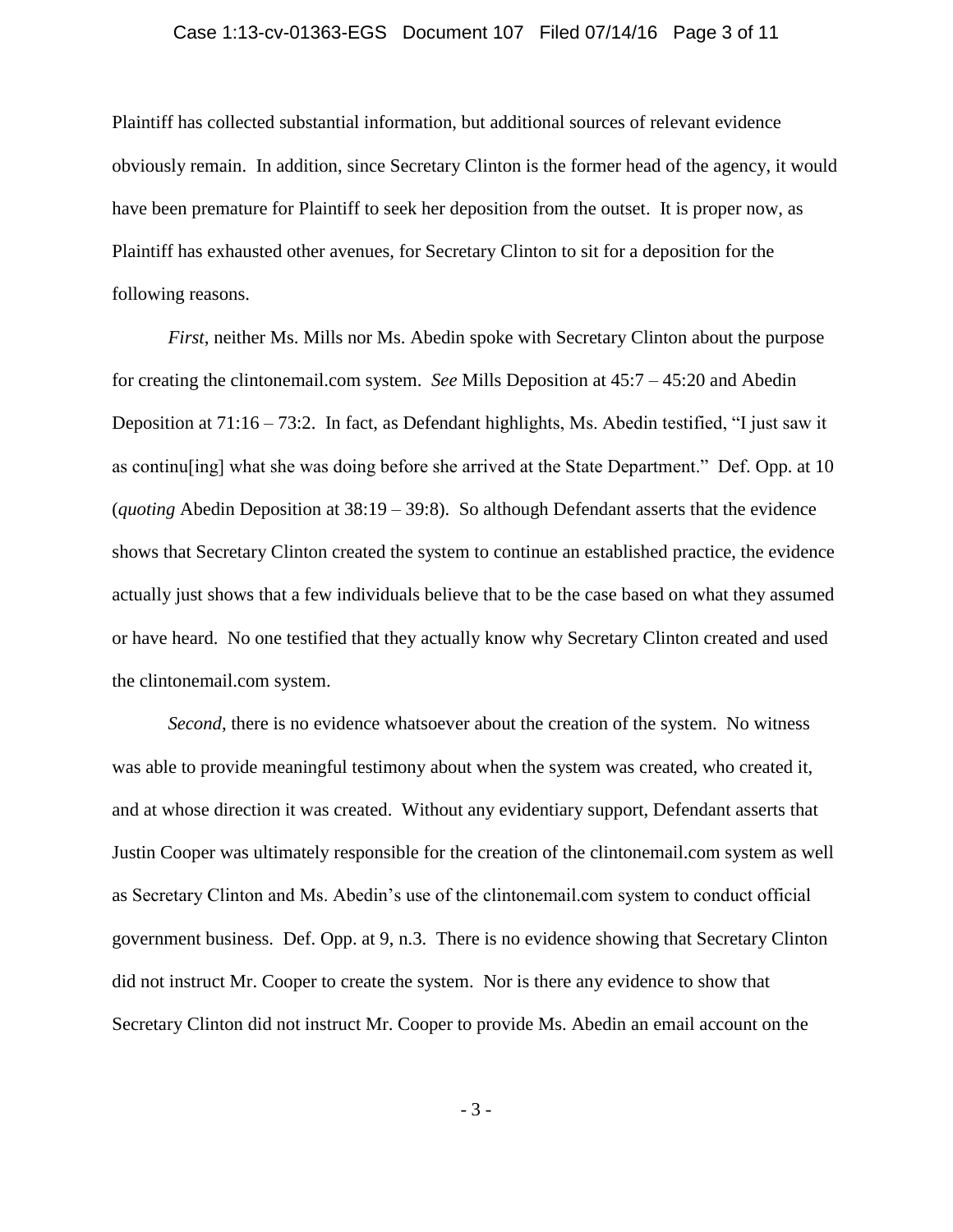#### Case 1:13-cv-01363-EGS Document 107 Filed 07/14/16 Page 4 of 11

system. Common sense suggests that a personal employee of Secretary Clinton would not be creating systems for official State Department communications without any guidance or instruction. Secretary Clinton's testimony is necessary to uncover evidence about the circumstances surrounding the creation of the system by Mr. Cooper and/or Mr. Pagliano (Non-Party Cheryl Mills' Responses to Plaintiff's Interrogatories at 4-5) and what, if any discussions, she had with Mr. Cooper or Mr. Pagliano about the creation of the system, including who else would have email accounts on it.

*Third*, Defendant also ignores the obvious factual dispute between the State Department and its former agency head. Whereas Secretary Clinton continues to maintain that the system was "allowed," the State Department asserts that "[d]iscovery has produced no evidence that Secretary Clinton's use of a personal email account was approved by State." Def. Opp. at 17. Whether the system was formally authorized or even informally allowed is fundamental to the Court's resolution of this case. Secretary Clinton's testimony is therefore necessary to determine whether she received formal authorization or even informal approval, from whom she received it, and, if she did not receive formal authorization or even informal approval, why does she continue to maintain that the system was "allowed." Clearly, only Secretary Clinton can answer these questions.

*Fourth*, Secretary Clinton's testimony is necessary to uncover admissible evidence about what records she returned to the State Department as it relates to the State Department's processing of the FOIA request at issue in this case. No evidence currently exists about what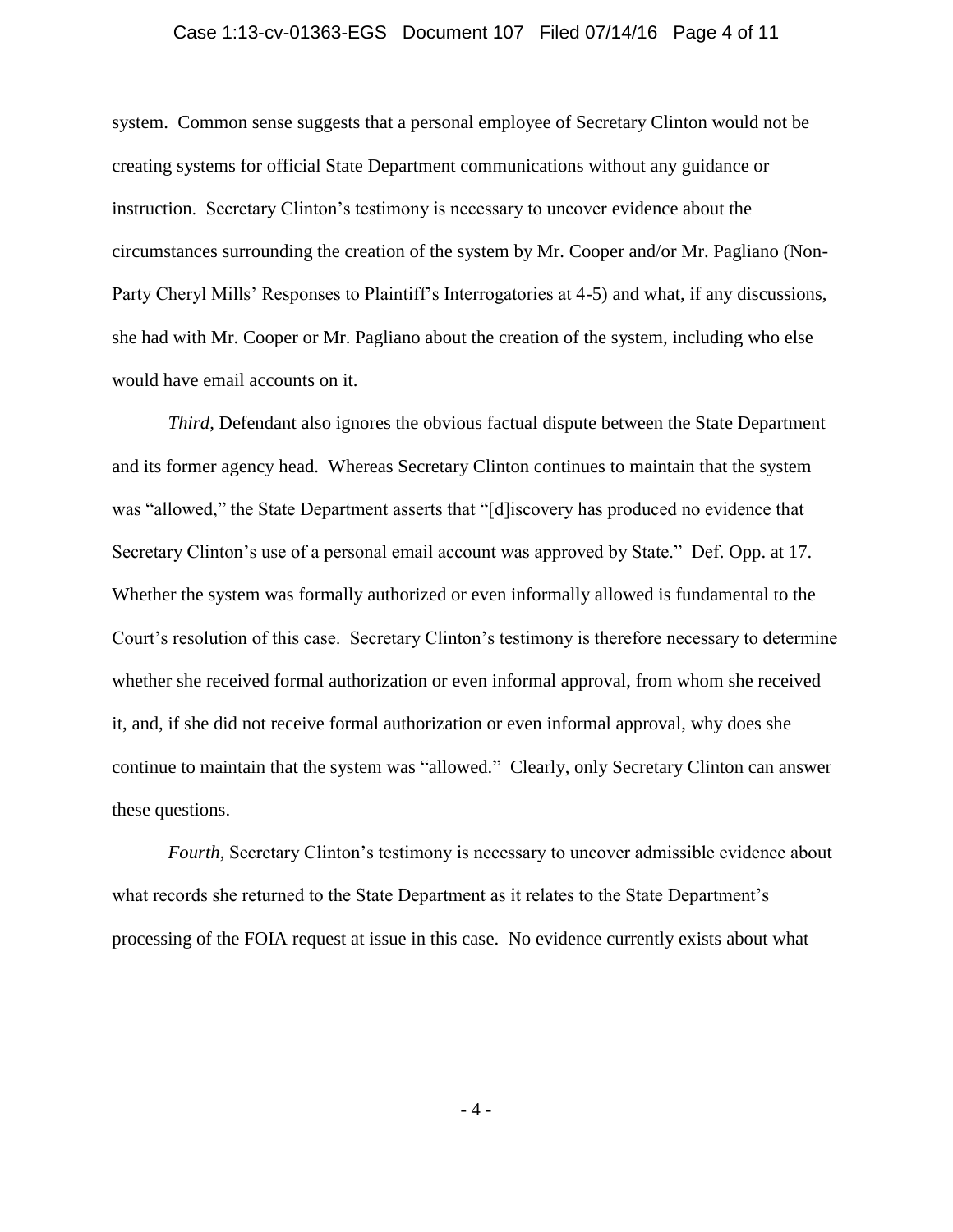#### Case 1:13-cv-01363-EGS Document 107 Filed 07/14/16 Page 5 of 11

specific steps Secretary Clinton took to return the approximately 55,000 pages of emails.<sup>3</sup> When asked, Ms. Mills asserted the attorney-client privilege and refused to answer the question. Mills Deposition at 238:3 – 239:8. Ms. Lang, when asked if the State Department knows if Secretary Clinton turned over all records potentially responsive to the FOIA request at issue in this case, testified, "No. The department is relying on the representations" of Secretary Clinton. Lang Deposition at 203:17 – 203:22. This is of even more significance now that Secretary Clinton apparently believes that she possessed privately, under a claim of right, the approximately 30,000 emails that she returned to the State Department as well as the thousands of other emails identified by the FBI that she did not return to the State Department. Clinton Opp. at 11.

Defendant also expends substantial time arguing that discovery has refuted the basis for Plaintiff's "theory" of intent to thwart FOIA. Def. Opp. at 13-19. Again, Defendant's argument misses the point. Of course, discovery has provided context and substance to records Plaintiff obtained before discovery began. Some of the evidence uncovered shows that Plaintiff's interpretations of the records are accurate. Other evidence seems to suggest that the records actually had a different meaning. That is discovery. It is not a reason to end discovery before a complete record exists. If anything, the fact that Plaintiff is successfully uncovering additional, relevant evidence confirms that additional discovery is necessary.

Finally, this is the extraordinary case in which a former agency head's testimony is necessary. At issue is the unprecedented use of a non-state.gov system by the Secretary of State

 $\overline{3}$ Besides using the clintonemail.com email account, Secretary Clinton used, albeit for a short period of time at the beginning of her tenure, a second email account to conduct official government business. As Secretary Clinton states, "[S]he was unable to retrieve or produce emails from" this other email account. Clinton Opp. at 13. Thus far, there is no evidence about what efforts Secretary Clinton took to recover and produce these emails to the State Department.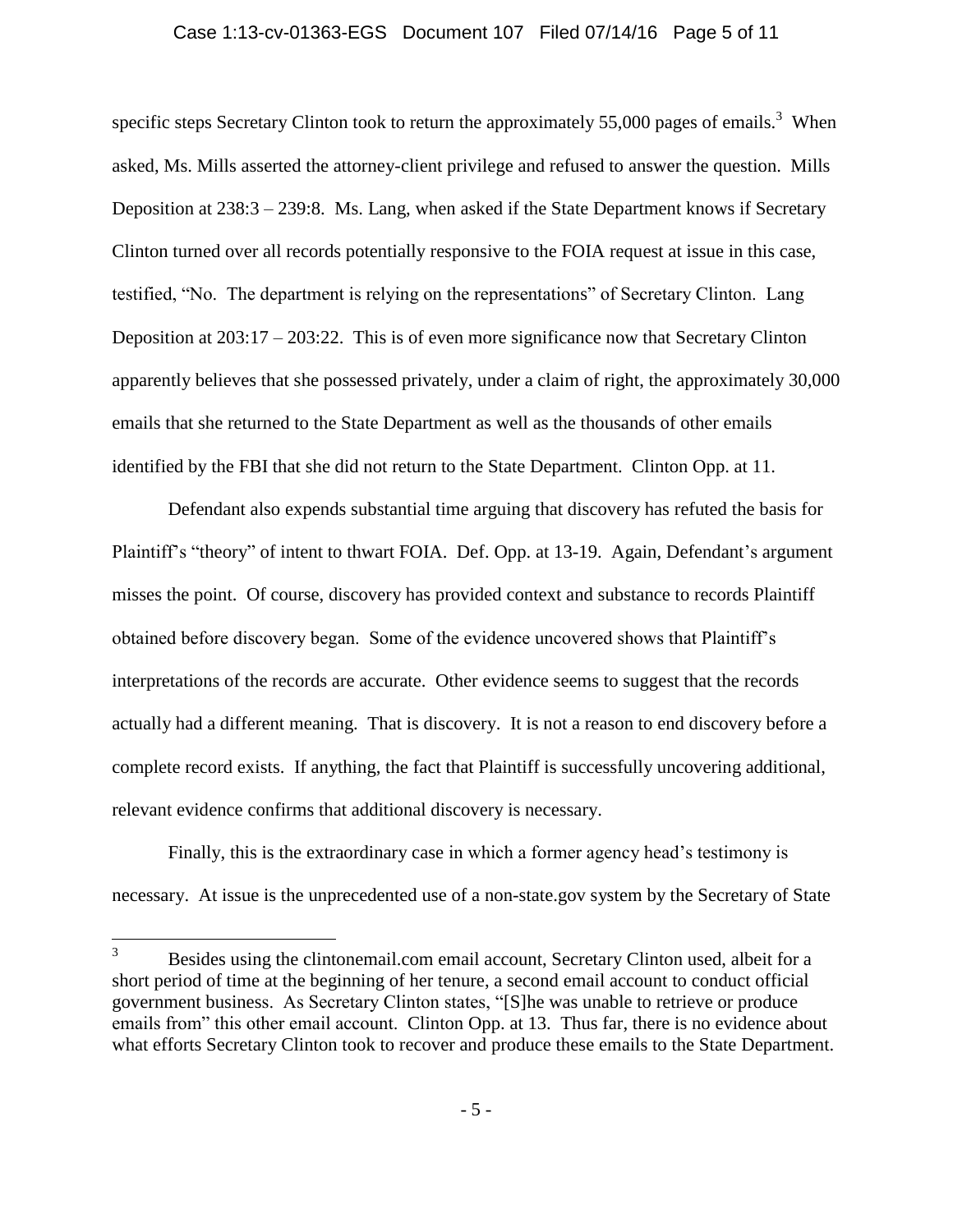#### Case 1:13-cv-01363-EGS Document 107 Filed 07/14/16 Page 6 of 11

and her deputy chief of staff to conduct official government business and communicate with fellow State Department employees and other federal government employees, including those at the White House, as well as foreign leaders and other interested individuals. Although the system was used exclusively by Secretary Clinton for four years, the public did not know about it until the State Department and Secretary Clinton acknowledged the system only when compelled to do so by a *New York Times* report in March 2015, two years after she had left office. As this Court has stated previously, "This is a very troubling case." Transcript at pp. 63-64. In addition, Judge Lamberth has characterized Secretary Clinton's use of the clintonemail.com system as "extraordinary." *Judicial Watch, Inc. v. U.S. Department of State*, No. 124-cv-1242, 2016 U.S. Dist. LEXIS 41183 (D.D.C. Mar. 29, 2016). If there was ever an appropriate time for the deposition of a former agency head, this is it. Defendant provides no sufficient argument as to why this is not the case.

#### **B. The deposition of Clarence Finney is necessary.**

Defendant's entire argument as to why Mr. Finney should not be deposed boils down to nothing more than Plaintiff should have sought to depose Mr. Finney at the outset. Def. Opp. at 19-22. However, in March, Plaintiff did not know Mr. Finney's significance to this case. Only when Plaintiff received Defendant's responses to Plaintiff's interrogatories did Plaintiff learn that Mr. Finney had the day-to-day responsibility for records management and research, including conducting and coordinating searches in response to FOIA requests. Exhibit 1 to Plf. Mot. at 1-2. Ms. Mills then testified that Secretary Clinton was in daily contact with Mr. Finney and his staff. Mills Deposition at 262:7 – 263:1. Former Executive Secretary Mull also testified that Mr. Finney understood his responsibilities concerning Secretary Clinton's records. Mull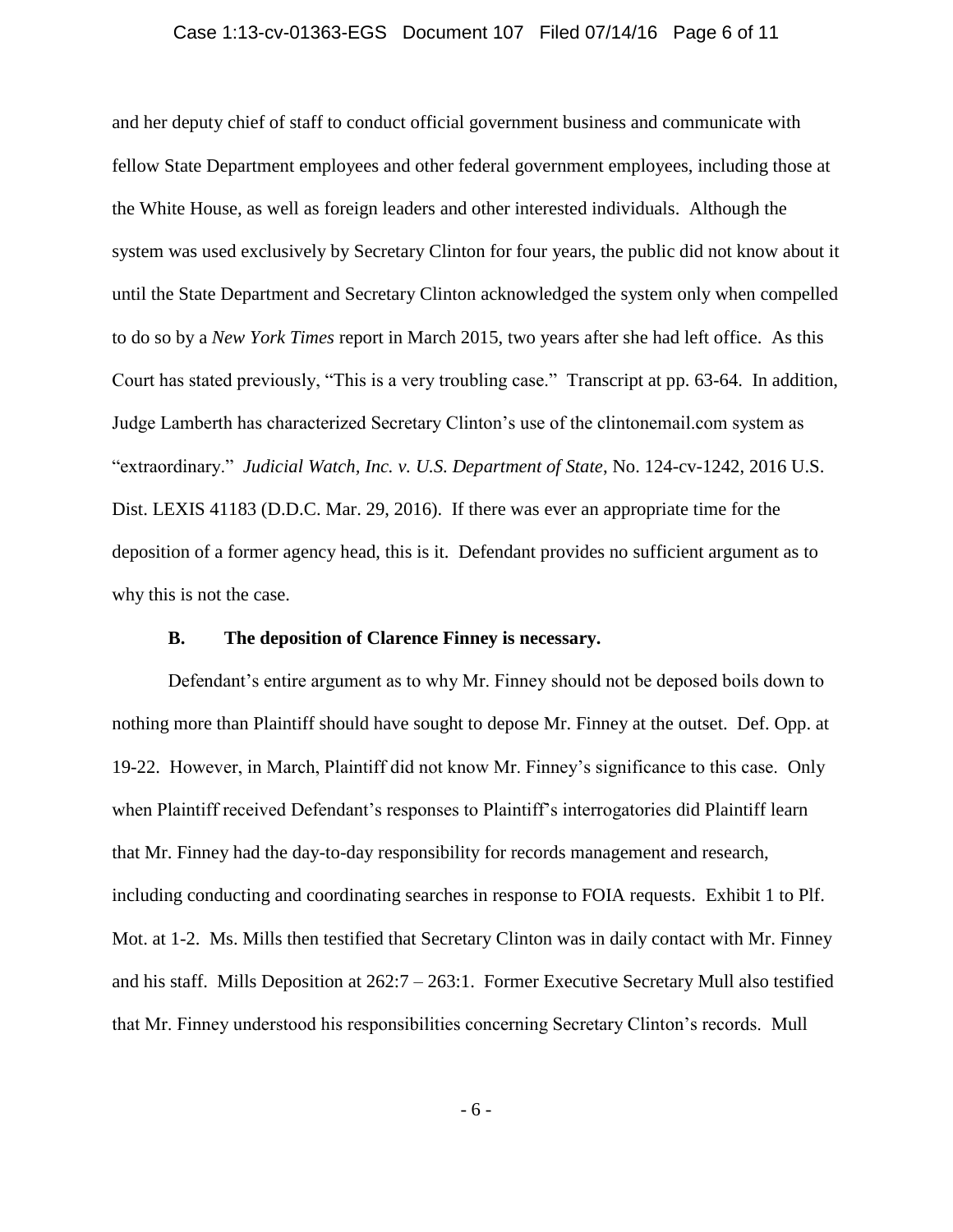#### Case 1:13-cv-01363-EGS Document 107 Filed 07/14/16 Page 7 of 11

Deposition at 39:7 – 39:15. In addition, Ms. Abedin testified that Mr. Finney was responsible for ensuring that all of Secretary Clinton's records were properly inventoried and that no federal records left the State Department. Abedin Declaration at 135:18 – 141:22. Had Plaintiff known all of this information in March, it would have listed Mr. Finney on its initial, proposed discovery plan. If anything, the omission of Mr. Finney was the result of the failure of Defendant to identify him as a key witness. $4$ 

Moreover, the fact that Plaintiff learned during the  $30(b)(6)$  deposition some of what Mr. Finney knows is irrelevant. The taking of a 30(b)(6) deposition does not preclude a party from taking additional depositions. As Rule 30(b)(6) of the Federal Rules of Civil Procedure plainly states, "This paragraph (6) does not preclude a deposition by any other procedure allowed by these rules." Defendant's argument is therefore contrary to the plain language of the rule. In addition, at least one federal circuit court has concluded that additional depositions are not improper if the proposed "depositions would not be cumulative," if the need for additional depositions is "not purely speculative[,]" and if the party seeking the depositions "was not afforded a reasonable opportunity to elicit information" already. *Sahu v. Union Carbide Corp,*  528 Fed. Appx. 96, 104 (2d Cir. 2013).

In this instance, Plaintiff seeks to ask questions of Mr. Finney concerning the following issues, among others: whether he knew about the clintonemail.com system; what efforts he made to find out what systems Secretary Clinton was using for her official emails; what he was told

 $\overline{a}$ 

As the Court is well aware, Defendant has been less than forthright about providing Plaintiff with pertinent information. Transcript at 38-39 ("And what else remains? I mean, this is a constant drip, a declaration drip. That's what we're having here, you know –and it needs to stop.").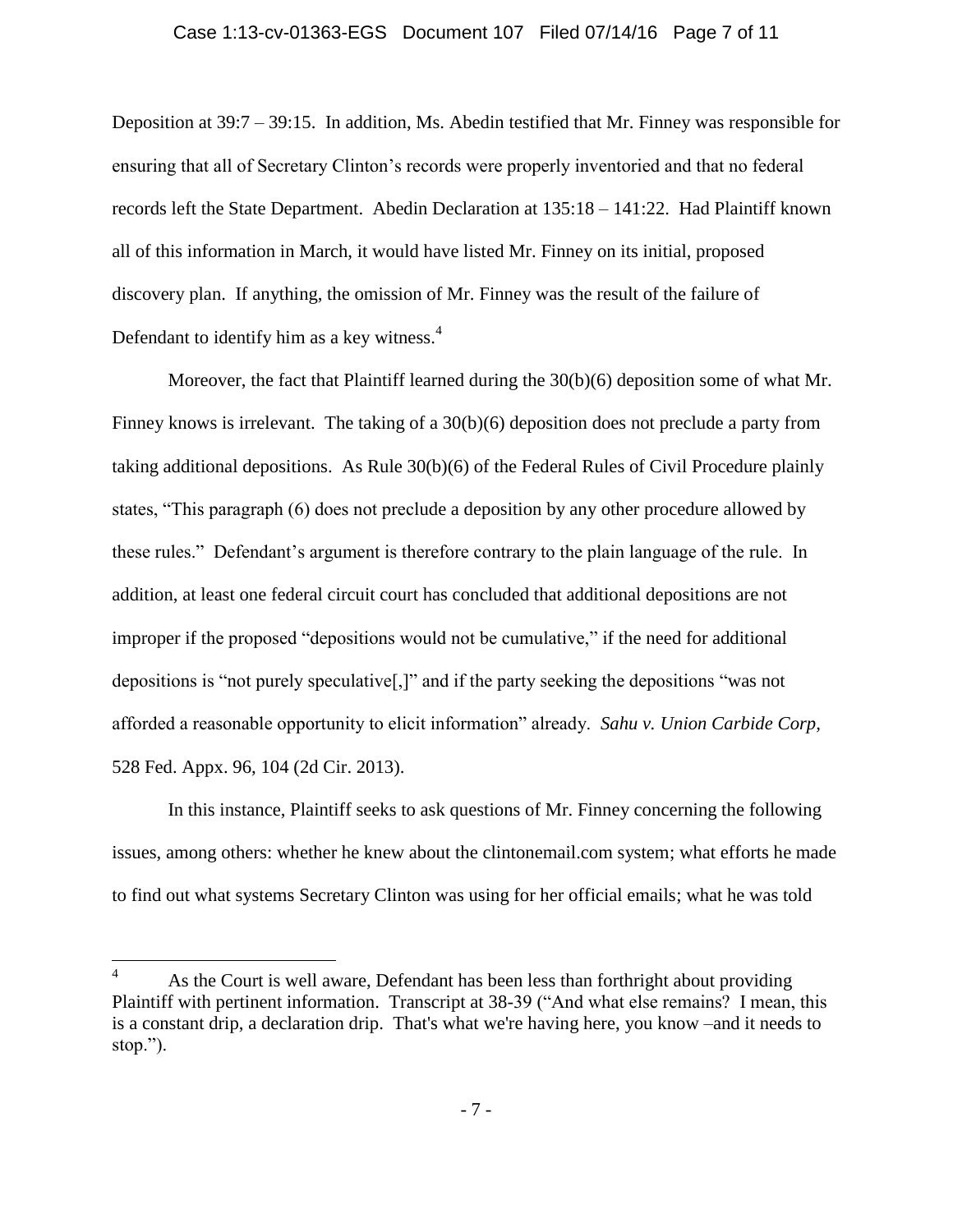#### Case 1:13-cv-01363-EGS Document 107 Filed 07/14/16 Page 8 of 11

about the use of the unofficial system by Secretary Clinton and Ms. Abedin to conduct official government business; and, perhaps most significantly, what he was not told about the system. First, no other witness has been nor could have been asked about these issues. Only Ms. Lang discussed her testimony with Mr. Finney, and Ms. Lang's deposition was limited to "the processing of FOIA requests, including Plaintiff's FOIA request, for emails of Mrs. Clinton and Ms. Abedin both during Mrs. Clinton's tenure as Secretary of State and after." Order at 13. Second, Plaintiff is not speculating about this issue. Plf. Mot. at 13-15. The evidence collected to date demonstrates that Mr. Finney can provide direct testimony on these issues. *Id*. Third, pursuant to the agreed upon terms of discovery, Plaintiff could not have previously sought Mr. Finney's testimony without the Court's permission. Mr. Finney's testimony is not only necessary but also entirely appropriate.

#### **C. The deposition of John Bentel is necessary.**

Defendant asserts that Plaintiff has not "pointed to any evidence suggesting that Mr. Bentel would know whether or not Secretary Clinton or the State Department used clintonemail.com to deliberately thwart FOIA." Def. Opp. at 22. This assertion is incorrect. Plaintiff pointed to the evidence in the May 2016 OIG report, which Defendant, tellingly, fails to address.

According to the State Department's Inspector General, an employee who reported to Mr. Bentel "raised concerns that information sent and received on Secretary Clinton's account could contain Federal records that needed to be preserved in order to satisfy Federal recordkeeping requirements." OIG Report at 40. In response, Mr. Bentel stated "that the Secretary's personal system had been reviewed and approved by Department legal staff and that the matter was not to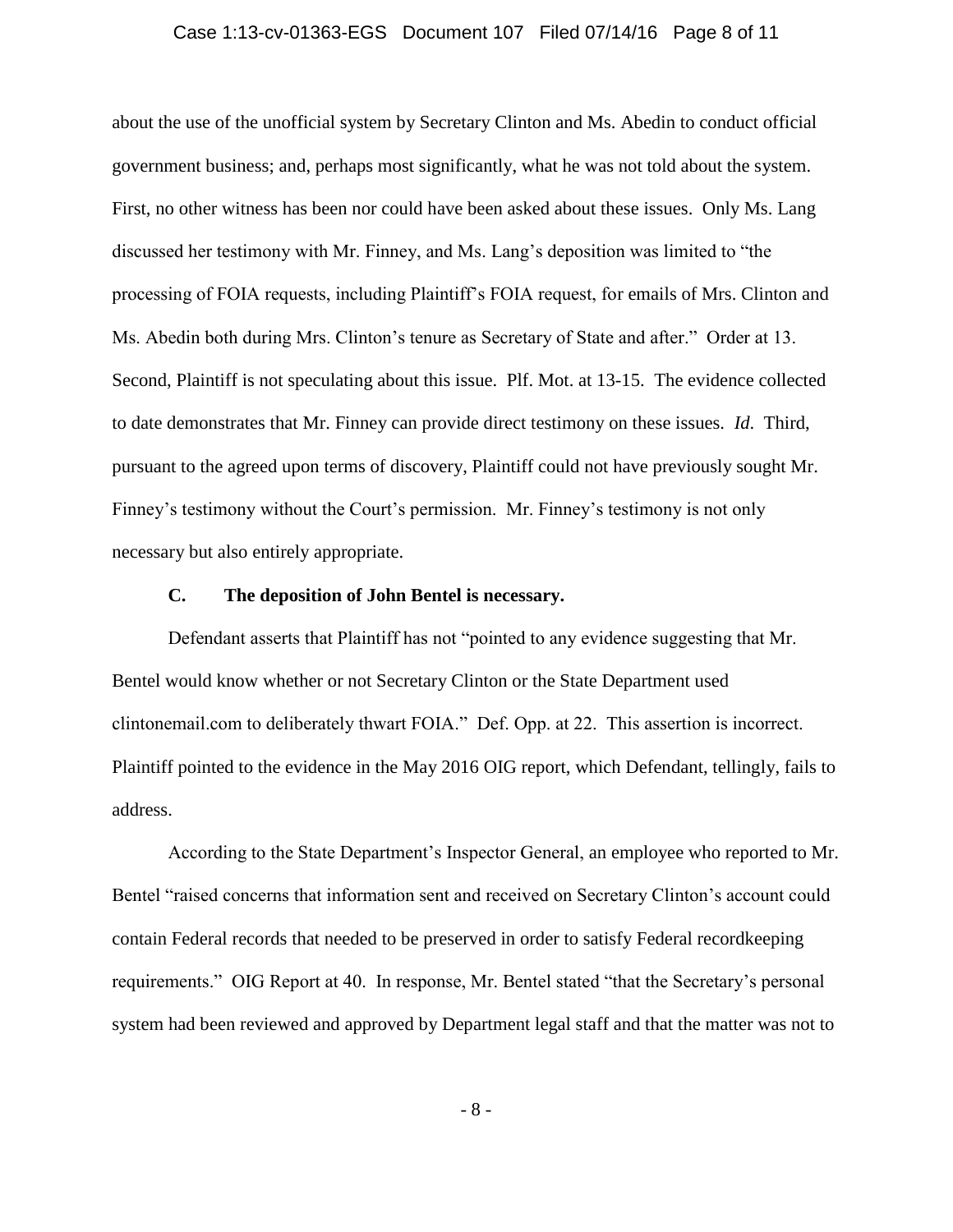#### Case 1:13-cv-01363-EGS Document 107 Filed 07/14/16 Page 9 of 11

be discussed any further." *Id*. Similarly, the May 2016 OIG Report states that another one of Mr. Bentel's employees "raised concerns about the server and that Mr. Bentel, in response, "stated that the mission of S/ES-IRM is to support the Secretary and instructed the staff never to speak of the Secretary's personal email system again." *Id*. This evidence suggests that the State Department, through Mr. Bentel, may have attempted to conceal the existence of the clintonemail.com system from officials responsible for managing the secretary's records systems. Plaintiff, at a minimum, should be allowed to question Mr. Bentel about these assertions.

In addition, Mr. Bentel's testimony to the Benghazi Select Committee is irrelevant. It appears that the committee, at the time it interviewed Mr. Bentel, did not possess the information Plaintiff identified in its motion or other evidence Plaintiff uncovered during discovery.<sup>5</sup> For example, in an email to Monica Hanley, an aide to Secretary Clinton, Mr. Bentel identifies a State Department email account for Secretary Clinton. Exhibit 1, document C to Plf. Mot. ("We actually have an account previously set up: SSHRC@state.gov. There are some old emails but none since Jan. '11."). Yet, Mr. Bentel testified to the Benghazi Select Committee that he was "[n]ot aware of" "an official email account for" Secretary Clinton. Select Committee on Benghazi, U.S. House of Representatives, Interview of Executive Secretariat Director of Information Resources Management (June 30, 2015, available at http://askedandanswereddemocrats.benghazi.house.gov/transcripts/2015\_06\_30\_SCB\_INTERVIEW\_EX\_IRM\_Director) at 35. Similarly, Mr. Bentel testified to the Benghazi Select Committee that he learned about the clintonemail.com server through media reports in 2015. *Id*. at 37. Yet, it appears that Mr. Bentel

 5

The Benghazi Select Committee interviewed Mr. Bentel in June 30, 2015.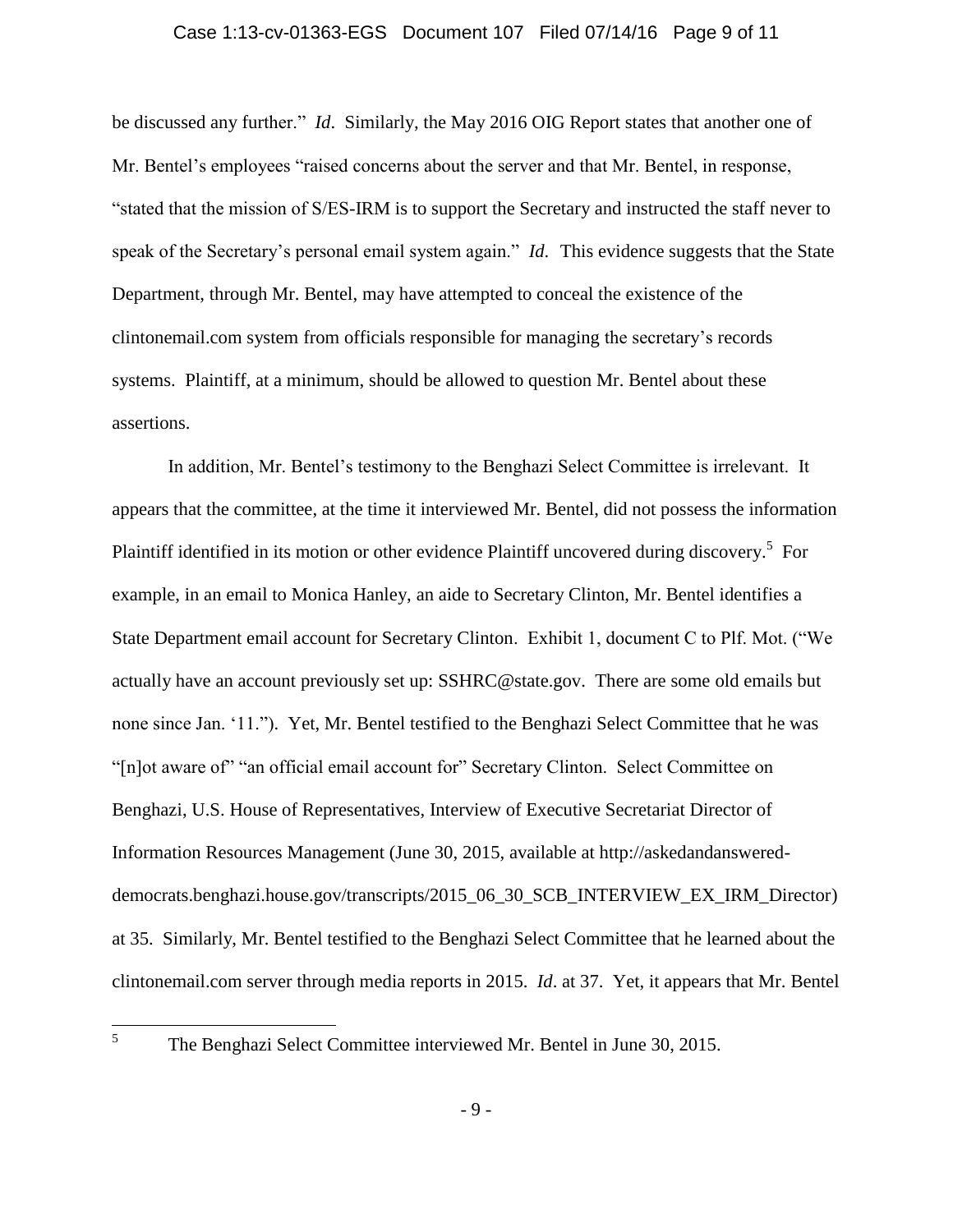had been made aware of the clintonemail.com server as early as March 2009, when a review of communications systems at Secretary Clinton's residence was undertaken and the server was identified as an "Unclassified Partner System." Exhibit 2, document A to Plf. Mot. With this additional information, Plaintiff expects Mr. Bentel can provide more complete answers to its questions. Mr. Bentel's testimony is necessary.

# **D. The Court should rule on Plaintiff's pending motion.**

As this Court previously stated:

Although the State Department has taken some action to recover federal records related to this case, those efforts do not resolve the question of whether the agency's search in response to Judicial Watch's FOIA request was reasonable. As Judge Lamberth recently observed "[t]he State Department's willingness to now search documents voluntarily turned over to the Department by Secretary Clinton and other officials hardly transforms such a search into an 'adequate' or 'reasonable' one." *See* Civil Action No. 14-1242 (RCL), Docket No. 39.

Order at 11-12. Whether the FBI at some time in the future will provide the State Department with additional records is irrelevant.  $6$  These records are just another subset of a larger set of records. Until the Court resolves whether Defendant's search in response to Judicial Watch's FOIA request was reasonable, any discussion of remedies is premature. The Court should rule upon the motion currently before the Court. Doing so will move this case closer towards a final resolution. Delaying adjudication will only prejudice Plaintiff. It has now been more than three years since Plaintiff submitted its FOIA request. Plaintiff still has a right to a sufficient search,

 6 In addition, according to the State Department's spokesman, Defendant does not know "at this point" how many emails exist, when they will be reviewed, how long the review will take, and when records will be made available to the public. *See* Katie Bo Williams, State Department will release deleted emails, *The Hill* (July 13, 2016, available at http://thehill.com/policy/national-security/287630-state-department-will-release-deleted-clintonemails).